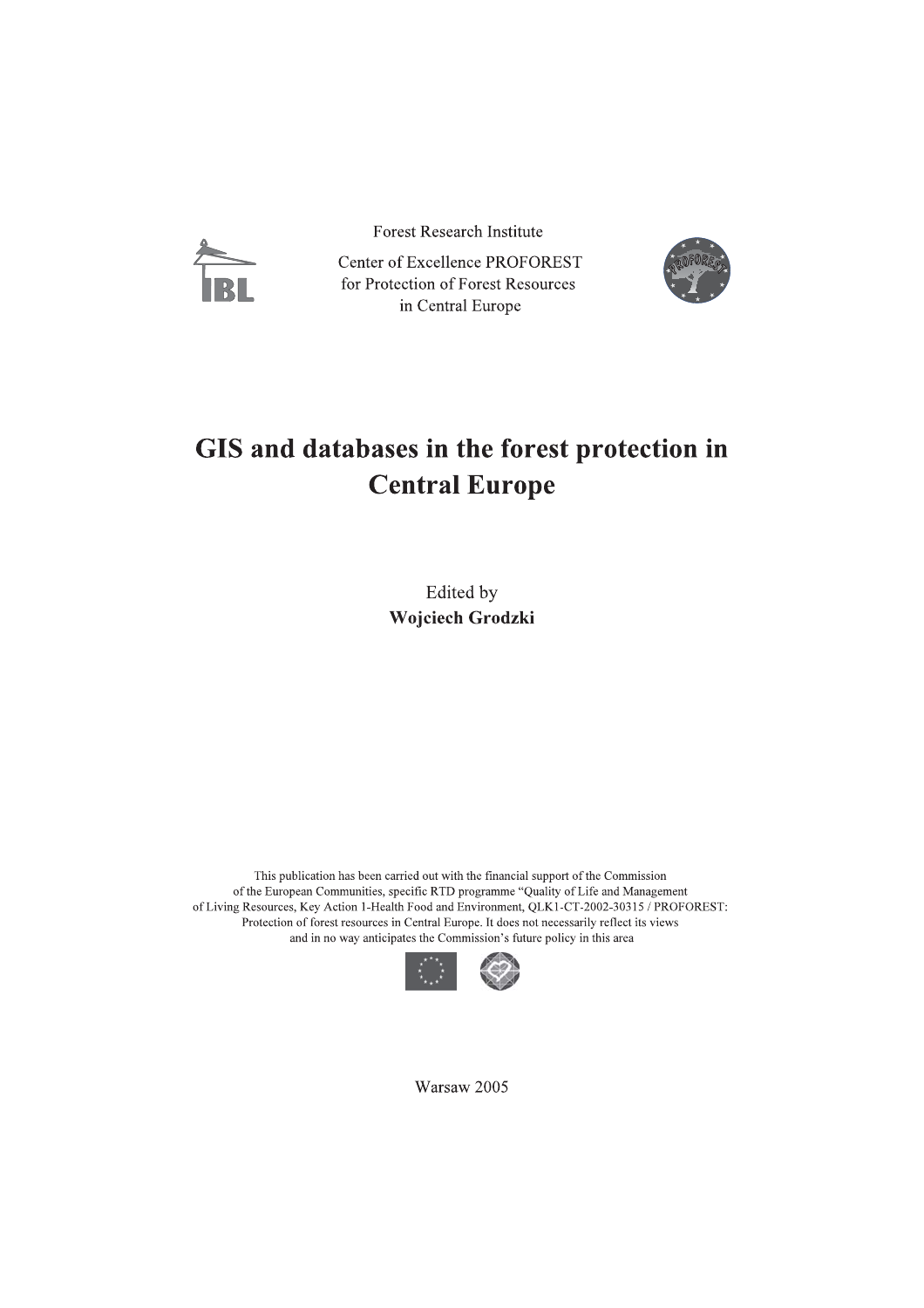## ISBN 83-87647-39-X

Copyright by Forest Research Institute, Warsaw 2005

The information provided in this book is the sole responsibility of the authors<br>and does not reflect the Community's opinion.<br>The Community is not responsible for any use that might be made of data appearing in this public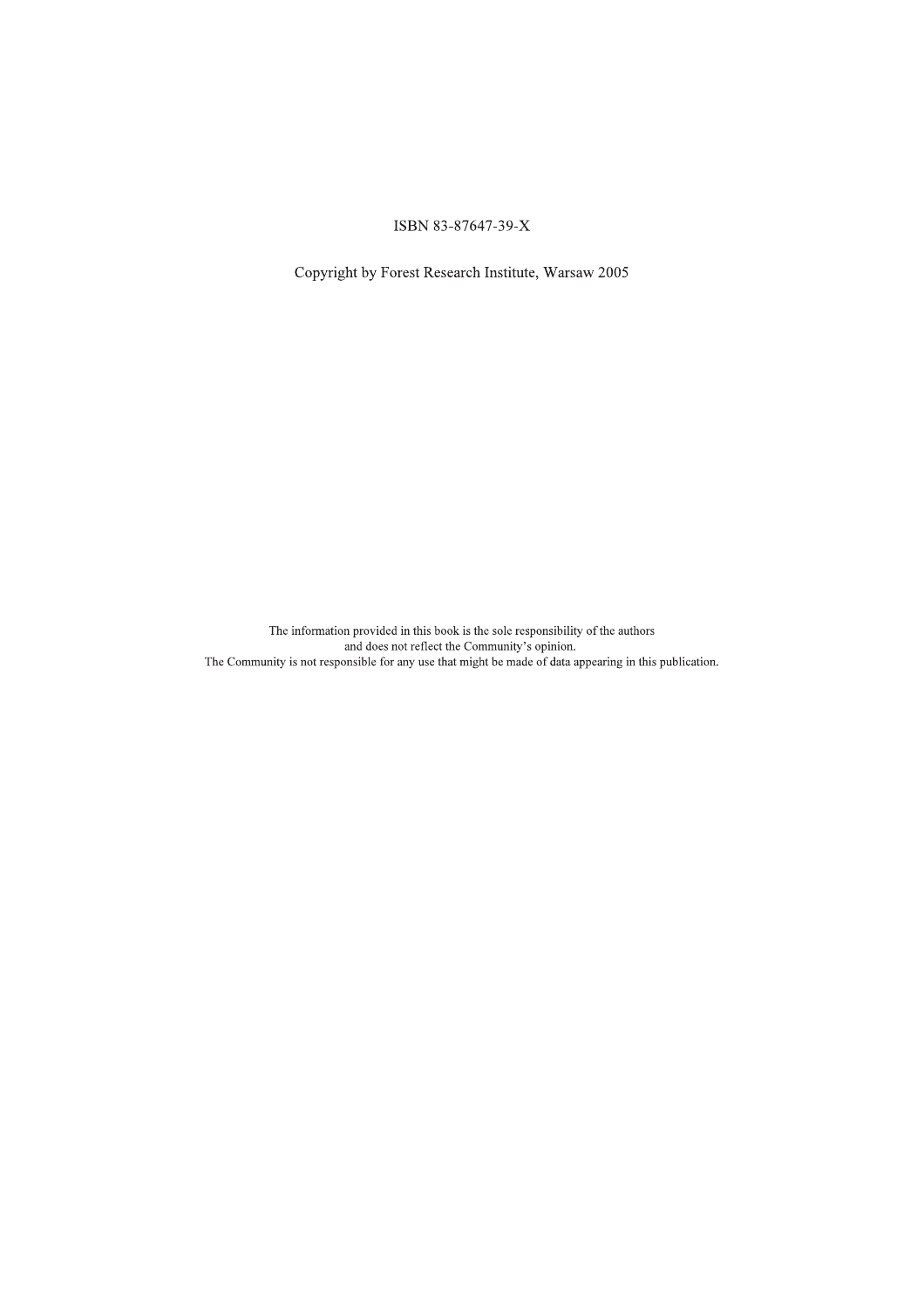## **Table of contents**

| Kissiyar O., Blaženec M., Jakuš R., Willekens A., Ježík M., Baláž P., Valckenborg J.V.,<br>Celer S., Fleischer P.: TANABBO model - a remote sensing based early warning<br>system for forest decline and bark beetle outbreaks in Tatra Mts. - overview 15 |  |
|------------------------------------------------------------------------------------------------------------------------------------------------------------------------------------------------------------------------------------------------------------|--|
| Jakuš R., Ježík M., Kissiyar O., Blaženec M. 2005: Prognosis of bark beetle attack in                                                                                                                                                                      |  |
| Starzycka J.: Spatial Information System (SIP) in the State Forests in Poland  45                                                                                                                                                                          |  |
| Jachym M., Grodzki W.: Possibilities of the use of the Forest Informatics System (SILP)                                                                                                                                                                    |  |
| Majewski S.: The practical use of GPS and digital maps by Polish State Forests in fire                                                                                                                                                                     |  |
| Krehan H.: The Austrian system of documentation of forest damage factors  67                                                                                                                                                                               |  |
| Křístek S., Holuša J.: The use of databases and digital maps in the forest protection                                                                                                                                                                      |  |
| Zúbrik M., Kunca A., Bucha T., Raši R.: Utilization of digital maps in forest protection                                                                                                                                                                   |  |
| Meshkova V., Bogomolov V., Kochneva T.: GIS-Technologies in forestry of Ukraine                                                                                                                                                                            |  |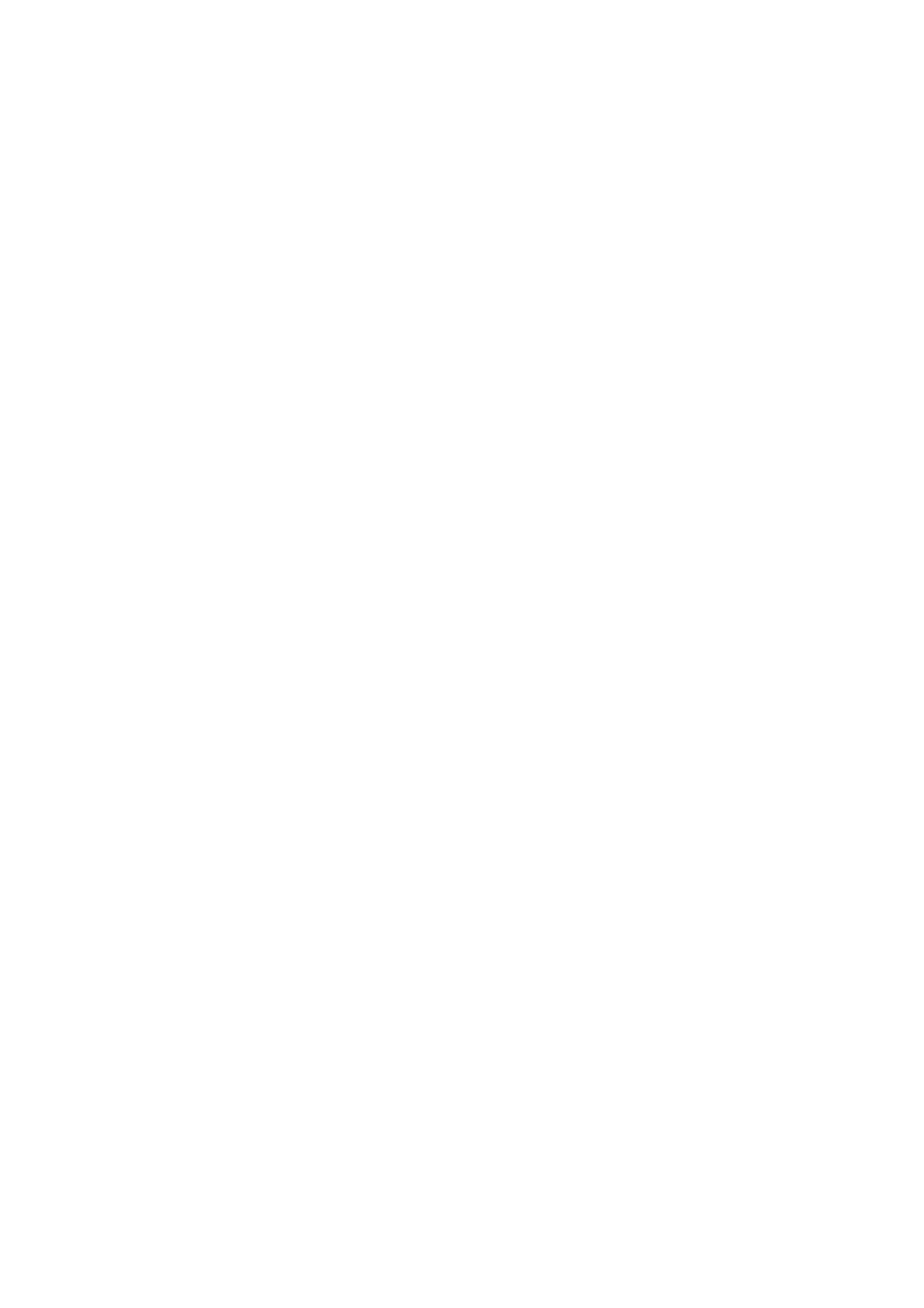## **Introduction**

This book, summarizing the Central European approach to the use of databases and digital maps in the forest protection, appears as the result of the Workshop "GIS and databases in forest protection", organized on November 25-27, 2004 in Kraków by the Centre of Excellence PROFOREST at the Forest Research Institute in Warsaw.



PROFOREST Centre of Excellence



On 17th July 2002 the European Commission officially approved a three year-long project focused on development of a ERA in the area of protection of forest resources in Central Europe **(QLK1-CT-2002-30315/ PROFOREST)** within the Framework V Programme: Quality of Life and Management of Living Resources.

The PROFOREST Centre of Excellence (CoE) at the FRIW brings together a team of scientific personnel from selected Departments of the Institute to develop a network of international cooperation, integrative activity and education, to foster the development of forest science related to protection of forest resources in Europe, dividing the project into 9 Workpackages, with 38 project actions.

The main aim of the PROFOREST CoE is to pursue and stimulate the process of integration of forest scientists working on the protection of forest resources in Central Europe. The location of PROFOREST at the FRIW is testimony to the Institute's 75-year history and experience, and the knowledge of its researchers in the protection of forests and forest resources against insects, pathogens, fires, air pollution, game animals; protection of water catchments and soil, conservation of biodiversity and genetic resources, and nature conservation in general. The PROFOREST CoE serves to strengthen personal contacts and encourage closer Europe-wide cooperation and integration of researchers in formulating joint grant proposals. It also fosters the development of forest sciences in the countries of Central and Eastern Europe, towards the better management of forests for future generations.

The PROFOREST CoE is located in the middle of European forests and deals with many pure science and applied research problems in forest science; therefore it facilitates contacts between researchers throughout Europe, east to west and north to south. The network formed will enable the pooling of knowledge and the exchange of detailed of methodologies and research techniques and to host meetings, workshops and seminars devoted to protection of forests and forest resources. The resulting contacts between distinguished scientists and young researchers and students will facilitate rapid development of the subject area.

Numerous conferences, workshops, seminars, scientific fellowships and training sessions are organised with the participation of the Institute and PROFOREST CoE, in cooperation with the State Forests Holding and the National Park Offices.